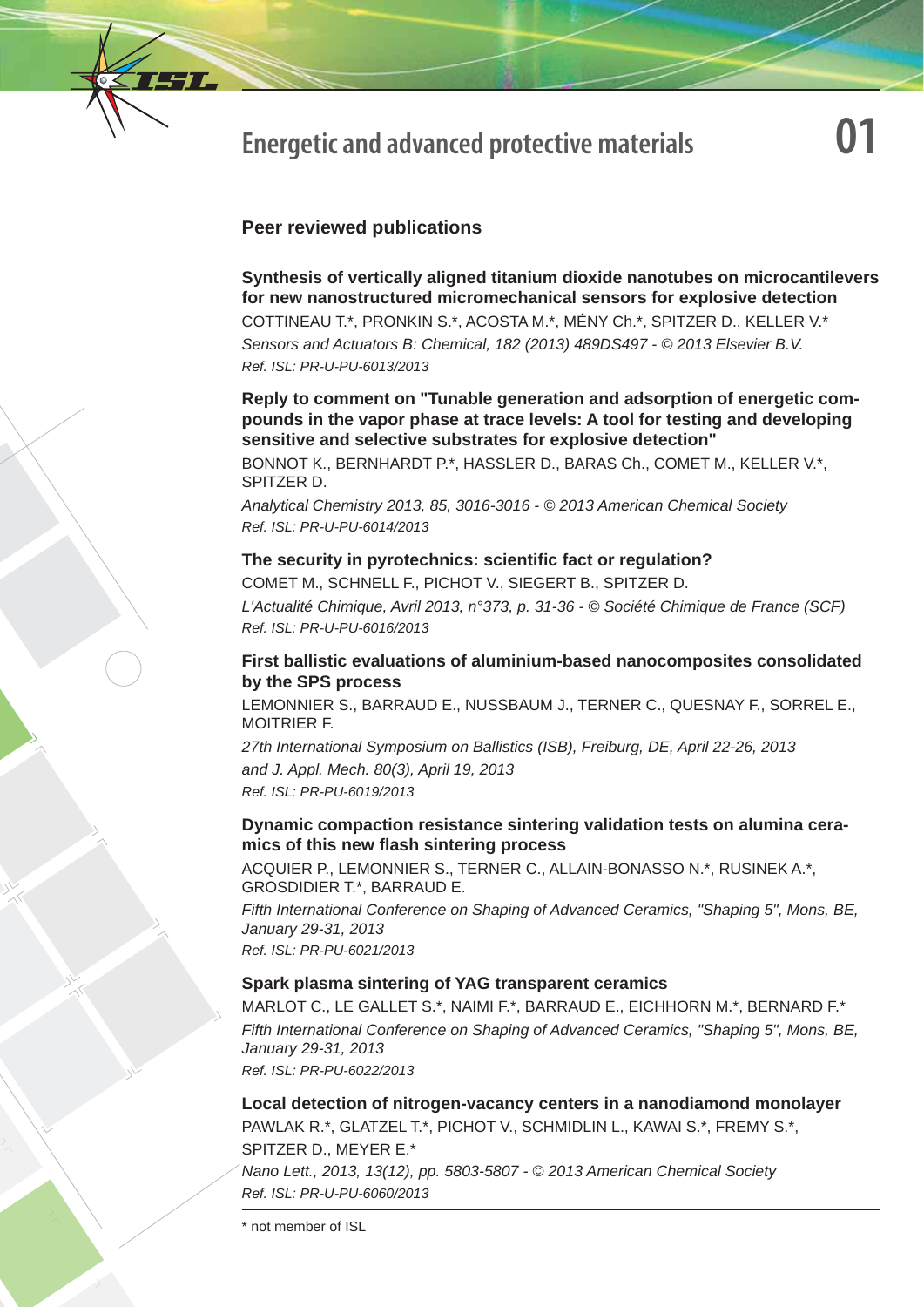

# **Energetic and advanced protective materials**

# **Understanding ultrafine nanodiamond formation using nanostructured explosives**

PICHOT V., RISSE B., SCHNELL F., MORY J., SPITZER D. *Scientifi c Reports 3, 2159 (2013) - © 2013 Nature Publishing Group Ref. ISL: PR-U-PU-6061/2013*

# **Dynamic Compaction Resistance Sintering (DCRS) : effet de l'impact sur les propriétés physiques de spécimens de cuivre fritté**

MOITRIER F., ACQUIER P., LEMONNIER S., BARRAUD E., ALLAIN-BONASSO N.\*, GROSDIDIER T.\*, RUSINEK A.\*

*Congrès « Poudre et Matériaux Frittés » (PMF2013), 22 mai 2013, Belfort, FR Ref. ISL: PU-6026/2013*

# **Electrochemical properties of hollow iron oxide nanostructures as electrodes for super capacitor or Li-battery**

GERBER O., BÉGIN-COLIN S.\*, PICHON B.P.\*, BARRAUD E., LEMONNIER S. *Presentation at the E-MRS 2013 Spring Meeting, Strasbourg, FR, May 28, 2013 Ref. ISL: PU-6033/2013*

## **Dynamic Compaction Resistance Sintering: Effect of impact on physical properties of copper pellets**

ACQUIER P., LEMONNIER S., TERNER C., ALLAIN-BONASSO N.\*, RUSINEK A.\*, GROSDIDIER T.\*, BARRAUD E.

*Conférence EUROMAT 2013, Sevilla, ES, September 8-13, 2013 Ref. ISL: PU-6042/2013*

# **Electrochemical properties of hollow iron oxide nanostructures as electrodes for super capacitor or Li-battery**

GERBER O., BÉGIN-COLIN S.\*, PICHON B.P.\*, BARRAUD E., LEMONNIER S. *EUROMAT 2013, Sevilla, ES, September 8-13, 2013 Ref. ISL: PU-6044/2013*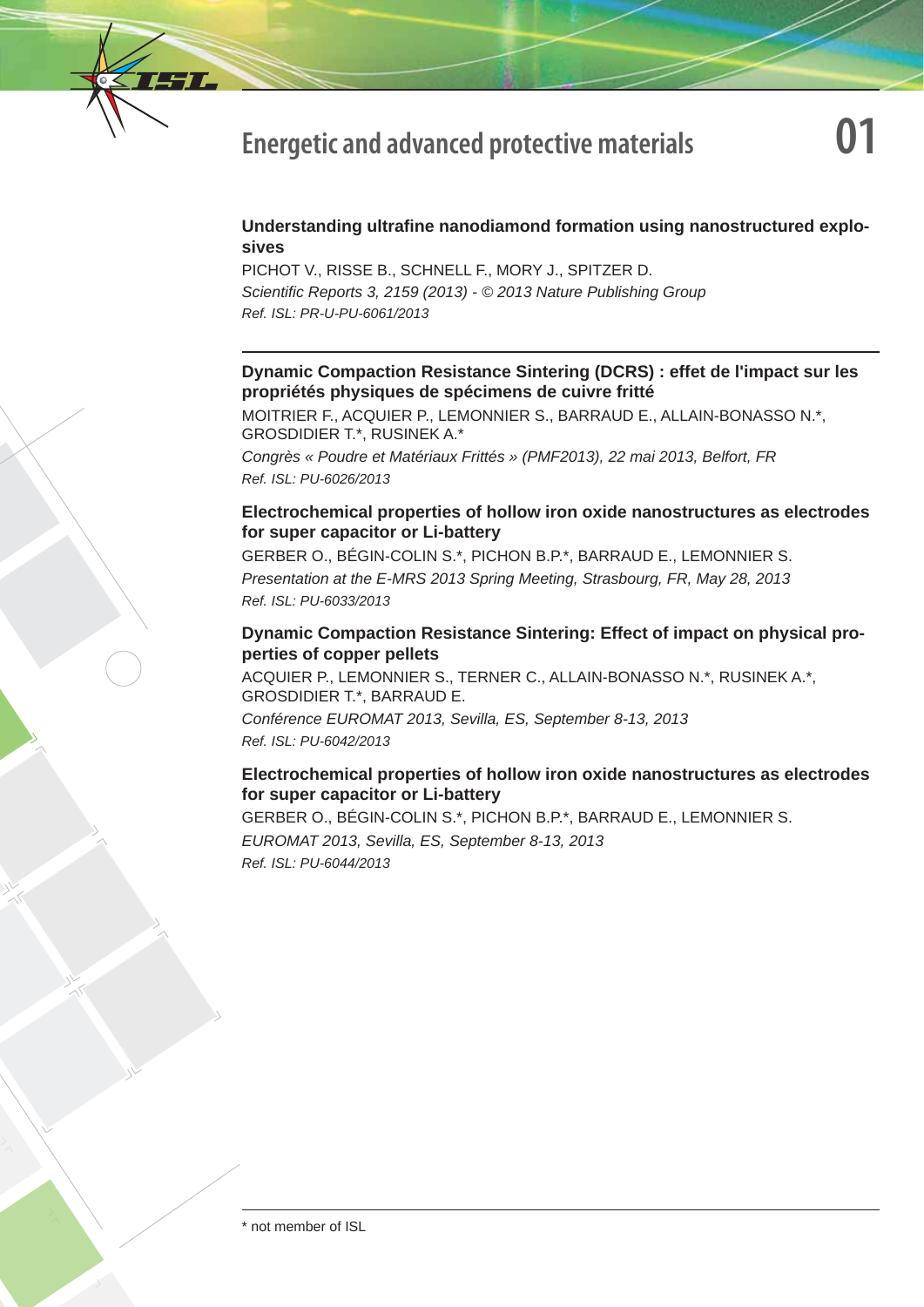

# **Flight techniques for projectiles**

# **Peer reviewed publications**

**Aerodynamic performance of a gun launched micro air vehicle**  GNEMMI P., MEDER K., REY C. *International Journal of Micro Air Vehicles, Vol. 4, No. 4, December 2012 Ref. ISL: PR-PU-6001/2013*

## **Investigation of the Magnus effect of a generic projectile at Mach 3 up to 16 degrees angle of attack**

KLATT D., HRUSCHKA R., LEOPOLD F. *Journal of Applied Mechanics, May 2013, Vol. 80 - © 2013 ASME Ref. ISL: PR-U-PU-6020/2013*

**Guidance and control design for a class of spin-stabilized fi n-controlled projectiles** THEODOULIS S., GASSMANN V., WERNERT Ph., DRITSAS L.\*, KITSIOS J.\*, TZES A.\* *Journal of Guidance, Control, and Dynamics, Vol. 36, No. 2, March-April 2013 Ref. ISL: PR-PU-6024/2013*

**Computation validation on lateral jet interactions at supersonic speeds** GNEMMI P., GRUHN P.\*, LEPLAT M.\*, NOTTIN Ch.\*, WALLIN S.\* *Int. J. Engineering Systems Modelling and Simulation, Vol. 5, Nos. 1/2/3, pp. 68-83, 2013 © 2013 Inderscience Enterprises Ltd. Ref. ISL: PR-U-PU-6025/2013*

**Unidirectional fi ber optic sensor for angular acceleration measurement**  SCHLÖFFEL G., SEILER F. *Optics Letters, Vol. 38, No. 9, pp. 1500-1502, 2013 - © 2013 Optical Society of America*

*Ref. ISL: PR-U-PU-6071/2013*

# **Design of an enhanced patch array on a reactive impedance substrate**

JAECK V., BERNARD L. *iWAT 2013, International Workshop on Antenna Technology, Karlsruhe, DE, March 4-6, 2013 © IEEE 2013 Ref. ISL: U-PU-6008/2013*

#### **Prediction of aerodynamic performances of a gun launched micro air vehicle** GNEMMI P., REY C., MEDER K.

*48th International Symposium of Applied Aerodynamics, Saint-Louis, ISL, March 25-27, 2013 Ref. ISL: PU-6012/2013*

#### **Supersonic projectile behaviour under electric discharges generating a plasma** GNEMMI P., REY C., WEY P.

*48th International Symposium of Applied Aerodynamics, Saint-Louis, FR, March 25-27, 2013 Ref. ISL: PU-6015/2013*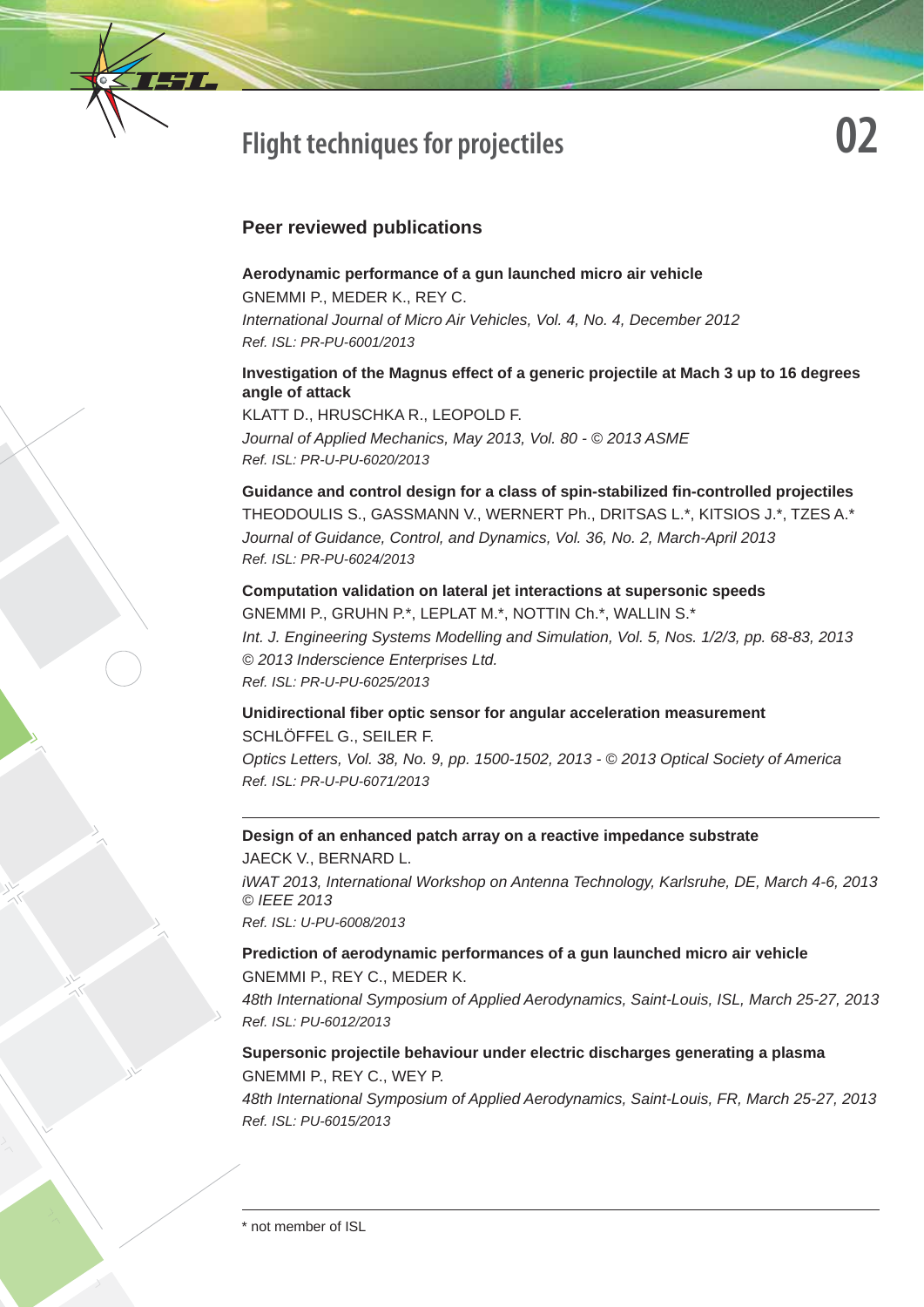# **Flight techniques for projectiles**

#### **Conception and realisation of a demonstrator for a hybrid projectile/MAV system. State of the work after 32 months**

GNEMMI P., CHANGEY S., REY C., ROUSSEL E., MEDER K., METZGER N., SCHERTZER S., PECHEUR E., DROUOT A., CHAUFFAUT C.\*, SIRYANI R.\*, BERNER C., BERNARD L., WEY P., MARTINEZ B., BOUTAYEB M.\*, LOZANO R.\*

*Workshop Interdisciplinaire sur la Sécurité Globale (WISG 2013), Troyes, FR, 22-23 janvier 2013*

*Ref. ISL: PU-6017/2013*

**Identifi ability investigation of the aerodynamic coeffi cients from free-fl ight tests** ALBISSER M., DOBRE S., BERNER C., THOMASSIN M.\*, GARNIER H.\* *AIAA Atmospheric Flight Mechanics Conference, Boston/MA, US, August 19-22, 2013 © AIAA 2013 Ref. ISL: U-PU-6037/2013*

## **About the camel effect on heat transfer to a sphere at hypersonic fl ow condition** ADELI R.\*, GNEMMI P., SEILER F.

*29th International Symposium on Shock Waves (ISSW29), Madison/WI, US, July 14-19, 2013*

*Ref. ISL: PU-6039/2013*

## **Optimal control framework for impulsive missile interception guidance** WALTER L., SCHLÖFFEL G., HOLZAPFEL F.\*

*Guidance, Navigation and Control Conference 2013, AIAA, Boston, US, August 19-22, 2013 © 2013 American Institute of Aeronautics and Astronautics Ref. ISL: U-PU-6043/2013*

#### **Bandwidth behavior of miniature square cavity microstrip antennas**

MARTINIS M., MAHDJOUBI K.\*, SAULEAU R.\*, COLLARDEY S.\*, BERNARD L. *ICEAA - IEEE APWC - EMS 2013, Turin, IT, September 9-13, 2013 - © 2013 IEEE Ref. ISL: U-PU-6047/2013*

#### **Investigations on bandwidth enhancement of low-cost printed phased arrays with reactive impedance substrates**

BERNARD L., JAECK V.

*2013 IEEE International Symposium on Phased Array Systems and Technology, Waltham-Boston/MA, US, October 15-18, 2013 - © 2013 IEEE Ref. ISL: U-PU-6062/2013*

#### **Étude des performances d'un réseau phasé et commuté**

JAECK V., BERNARD L., MAHDJOUBI K.\*, SAULEAU R.\*, COLLARDEY S.\*, POULIGUEN P.\*, POTIER P.\*

*Assemblée Générale du GDR ONDES 2451 Interférences d'ondes, UFR des Sciences et Techniques de Bourgognes, Dijon, FR, 28-30 octobre 2013 Ref. ISL: PU-6068/2013*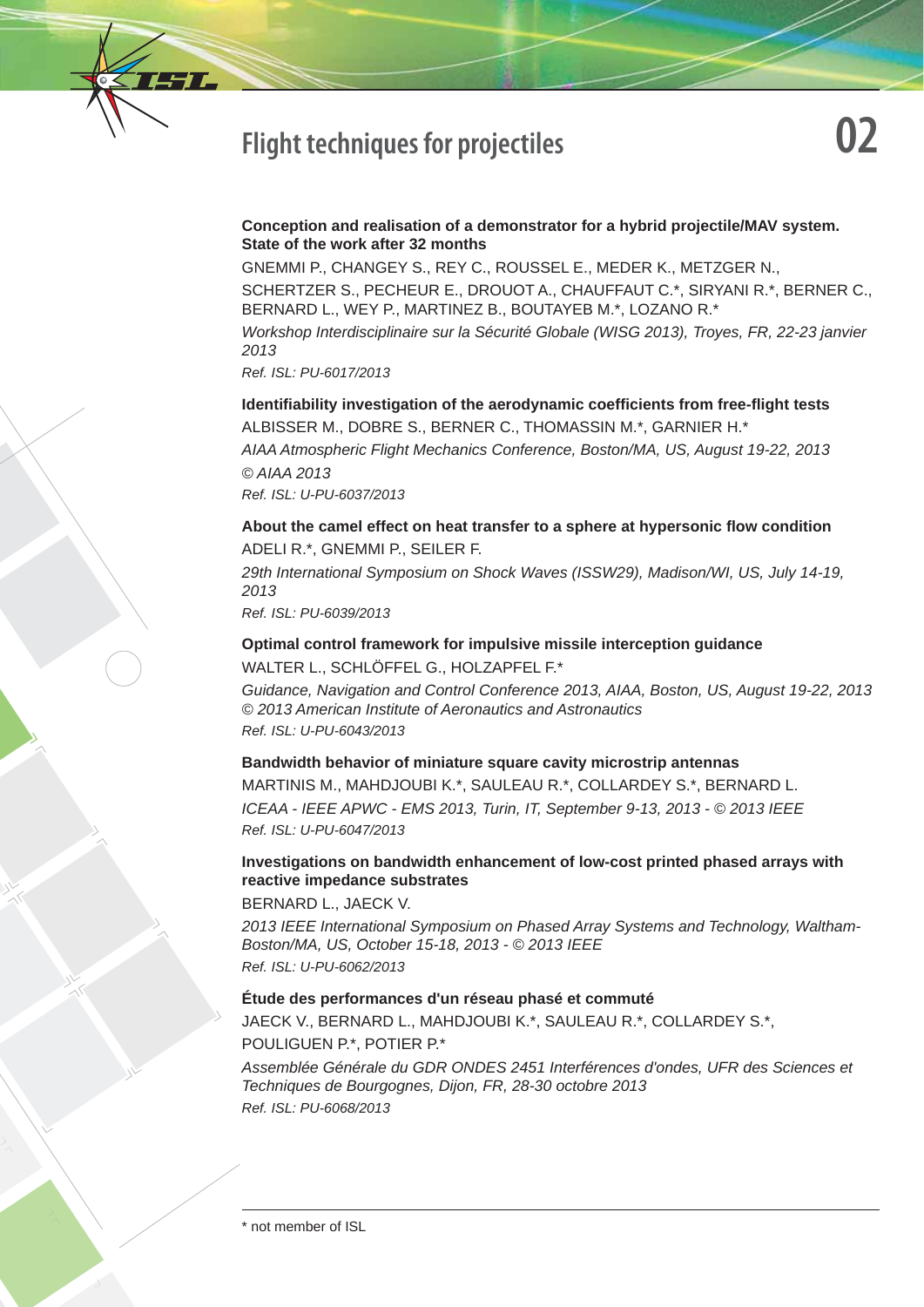

#### **Bandwidth of miniature rectangular cavity antennas**

MARTINIS M., MAHDJOUBI K\*, SAULEAU R.\*, COLLARDEY S.\*, BERNARD L. *Assemblée Générale du GDR ONDES 2451 Interférences d'ondes, UFR des Sciences et Techniques de Bourgognes, Dijon, FR, 28-30.10.2013 Ref. ISL: PU-6070/2013*

#### **Invited paper**

#### **Fixed structure robust control design for the 155 mm canard-guided projectile rollchannel autopilot**

THEODOULIS S., GASSMANN V., BRUNNER T., WERNERT Ph. *IEEE, 21st Mediterranean Conference on Control & Automation, Platanias-Chania, GR, June 25-28, 2013 Ref. ISL: PU-6085/2013*

### **Robust bank-to-turn autopilot design for a class of 155 mm spin-stabilized canardguided projectiles**

THEODOULIS S., GASSMANN V., BRUNNER T., WERNERT Ph. *AIAA Atmospheric Flight Mechanics Conference, Boston, US, August 19-22, 2013 Ref. ISL: PU-6086/2013*

#### **Micro pin interaction in fi n vicinity at supersonic conditions**

MARTINEZ B., LIBSIG M., GAUTHIER Th., KLATT D. *48th International Symposium of Applied Aerodynamics, ISL, Saint-Louis, FR, March 25-27, 2013 Ref. ISL: PU-6088/2013*

#### **PSP measurements on micro pin interaction in fin vicinity at supersonic conditions** GAUTHIER Th., MARTINEZ B., LIBSIG M., KLATT D.

*15ème Congrès Français de Visualisation et de Traitement d'Images en Mécanique des Fluides, Orléans, FR, 18-22 novembre 2013 - © 2013 FLUVISU Ref. ISL: U-PU-6089/2013*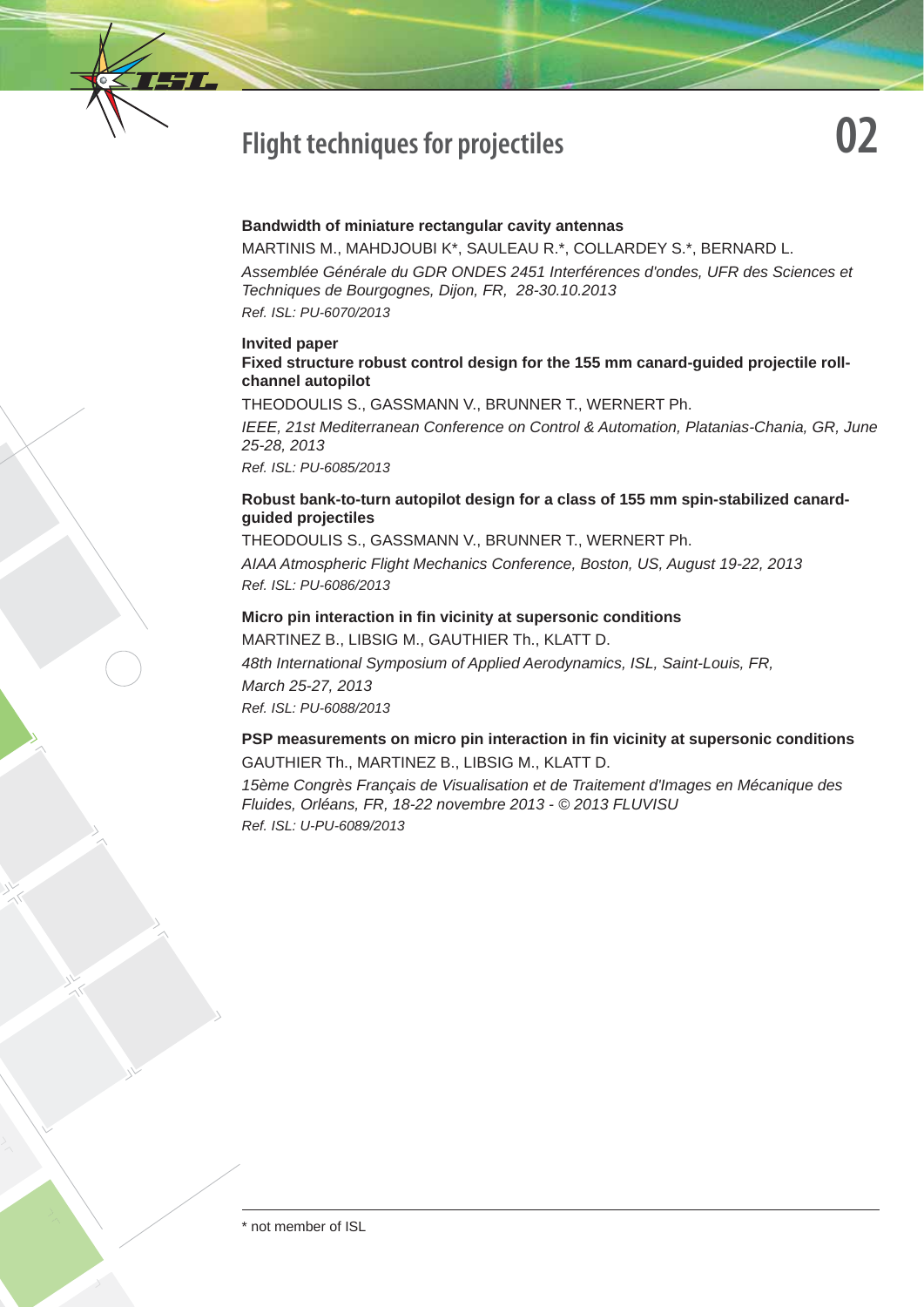

# **Peer reviewed publications**

#### **Effects of explosive particle microstructure parameters on NQR parameters in RDX**

SCHUNCK Th., BORNE L., SCHLESSER F., MORY J., HIMMELSBACH R., KRÜGER D., MERLAT L.

*Applied Magnetic Resonance (2012), Vol. 43, No. 4, pp. 499-510 - © Springer-Verlag 2012 Ref. ISL: PR-U-PU-6002/2013*

## In-band pumped Ho<sup>3+</sup>:KY<sub>3</sub>F<sub>10</sub> 2-μm laser

SCHELLHORN M., PARISI D.\*, VERONESI S.\*, BOLOGNESI G.\*, EICHHORN M., TONELLI M.\*

*Optics Letters, Vol. 38, No. 4/February 15, 2013, pp. 504-506 - © 2013 Optical Society of America*

*Ref. ISL: PR-U-PU-6006/2013*

#### High-energy Ho:LLF MOPA laser system using a top-hat pump profile for the amplifier **stage**

SCHELLHORN M., EICHHORN M.

*Applied Physics B, Lasers and Optics, 109, 351-357, (2012) - © Springer-Verlag 2012 Ref. ISL: PR-U-PU-6007/2013*

## **Pulse current characterization of SiC GTO thyristors with etched JTE**

SCHARNHOLZ S., HASSDORF R., PÂQUES G., VERGNE B., PLANSON D. *Materials Science Forum Vols. 740-742 (2013) pp. 986-989 - © (2013) Trans Tech Publications, Switzerland*

*Ref. ISL: PR-U-PU-6010/2013*

#### **Edge termination design improvements for 10 kV 4H-SiC bipolar diode**

NGUYEN M.\*, HUANG R.\*, PHUNG L.V.\*, PLANSON D.\*, BERTHOU M.\*, GODIGNON P.\*, VERGNE B., BROSSELARD P.

*Materials Science Forum Vols. 740-742 (2013) pp. 986-989 - © (2013) Trans Tech Publications, Switzerland*

*Ref. ISL: PR-U-PU-6011/2013*

#### **Payload acceleration using a 10-MJ DES railgun**

HUNDERTMARK S., SCHNEIDER M., VINCENT G.

*IEEE Transactions on Plasma Science, Vol.41, No.5, pp.1455-1459, May 2013 - © 2013 IEEE*

*Ref. ISL: PR-U-PU-6027/2013* 

## **Using the hexagonal segmented railgun in multishot mode with three projectiles** VINCENT G., HUNDERTMARK S.

*IEEE Transactions on Plasma Science, Vol. 41, No. 5, May 2013, pages 1431-1435 © 2013 IEEE*

*Ref. ISL: PR-U-PU-6032/2013*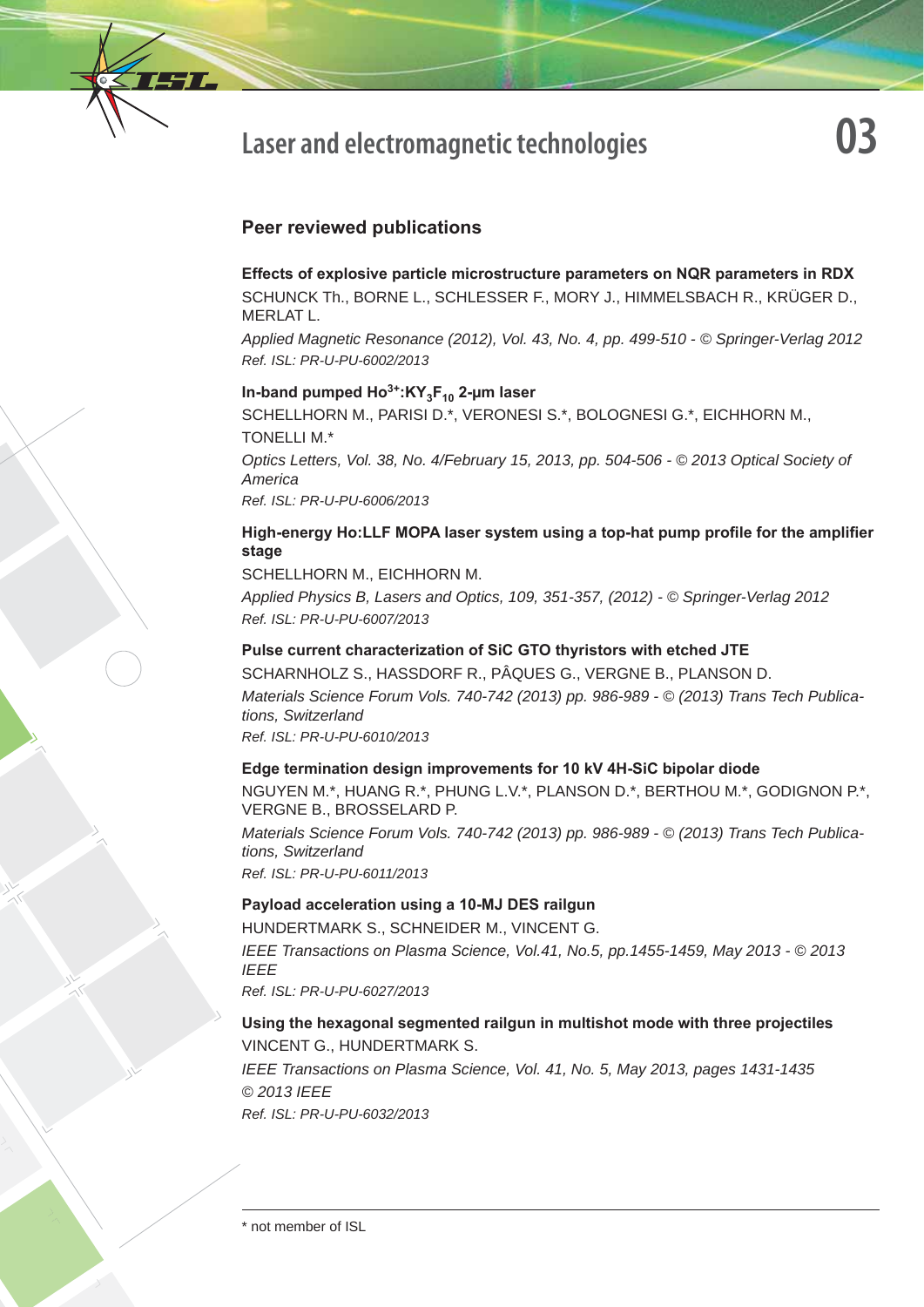

#### **Fast wavefront sensing using a hardware parallel classifier chip**

PICHLER A., RAYMOND P., EICHHORN M.

*Applied Physics B, DOI: 10.1007/s00340-013-5607-y - © Springer-Verlag Berlin Heidelberg Ref. ISL: PR-U-PU-6038/2013*

## **Dynamic fragmentation of planetary materials: Sub-hypervelocity ejecta measurements and velocity scaling**

HOGAN J.D.\*, SPRAY J.G.\*, ROGERS R.J.\*, VINCENT G., SCHNEIDER M. *Planetary and Space Science, Volume 87, October 2013, Pages 66-77 © 2013 Elsevier Ltd. Ref. ISL: PR-U-PU-6053/2013* 

## **Dynamic fragmentation of planetary materials: Ejecta length quantification and semianalytical modeling**

HOGAN J.D.\*, SPRAY J.G.\*, ROGERS R.J.\*, VINCENT G., SCHNEIDER M. *International Journal of Impact Engineering 62 (2013) 219-228 - © 2013 Elsevier Ltd. Ref. ISL: PR-U-PU-6054/2013*

## **Dynamic fragmentation of natural ceramic tiles: Ejecta measurements and kinetic consequence**

HOGAN J.D.\*, SPRAY J.G.\*, ROGERS R.J.\*, VINCENT G., SCHNEIDER M. *International Journal of Impact Engineering 58 (2013) 1-16 - © 2013 Elsevier Ltd. Ref. ISL: PR-U-PU-6055/2013*

# **A four-stage XRAM generator as inductive pulsed power supply for a small-caliber railgun**

LIEBFRIED O., BROMMER V.

*IEEE Transactions on Plasma Science, Vol. 41, No. 10, pp. 2805-2809, October 2013 © 2013 IEEE*

*Ref. ISL: PR-U-PU-6063/2013*

# **A high-power capacitor charger using IGCTs in a boost-converter topology** BROMMER V., LIEBFRIED O., SCHARNHOLZ S.

*IEEE Transactions on Plasma Science, Vol. 41, No. 10, pp. 2600-2604, October 2013 © 2013 IEEE Ref. ISL: PR-U-PU-6064/2013*

#### **High-pulse energy mid-IR ZGP OPO**

SCHELLHORN M., STÖPPLER G., BIGOTTA S., HILDENBRAND A., KIELECK C., EICHHORN M.

*Mid-Infrared Coherent Sources (MICS) 2013 paper: MW3B.1, Advanced Solid-State Lasers Congress Technical Digest - © OSA 2013 Ref. ISL: PR-U-PU-6065/2013*

## **Development of XRAM generators as inductive power sources for very high current pulses**

## LIEBFRIED O., BROMMER V., SCHARNHOLZ S.

*Pulsed Power Conference (PPC), 2013 19th IEEE, June 16-21, 2013, pp.1-6 - © 2013 IEEE Ref. ISL: PR-U-PU-6067/2013*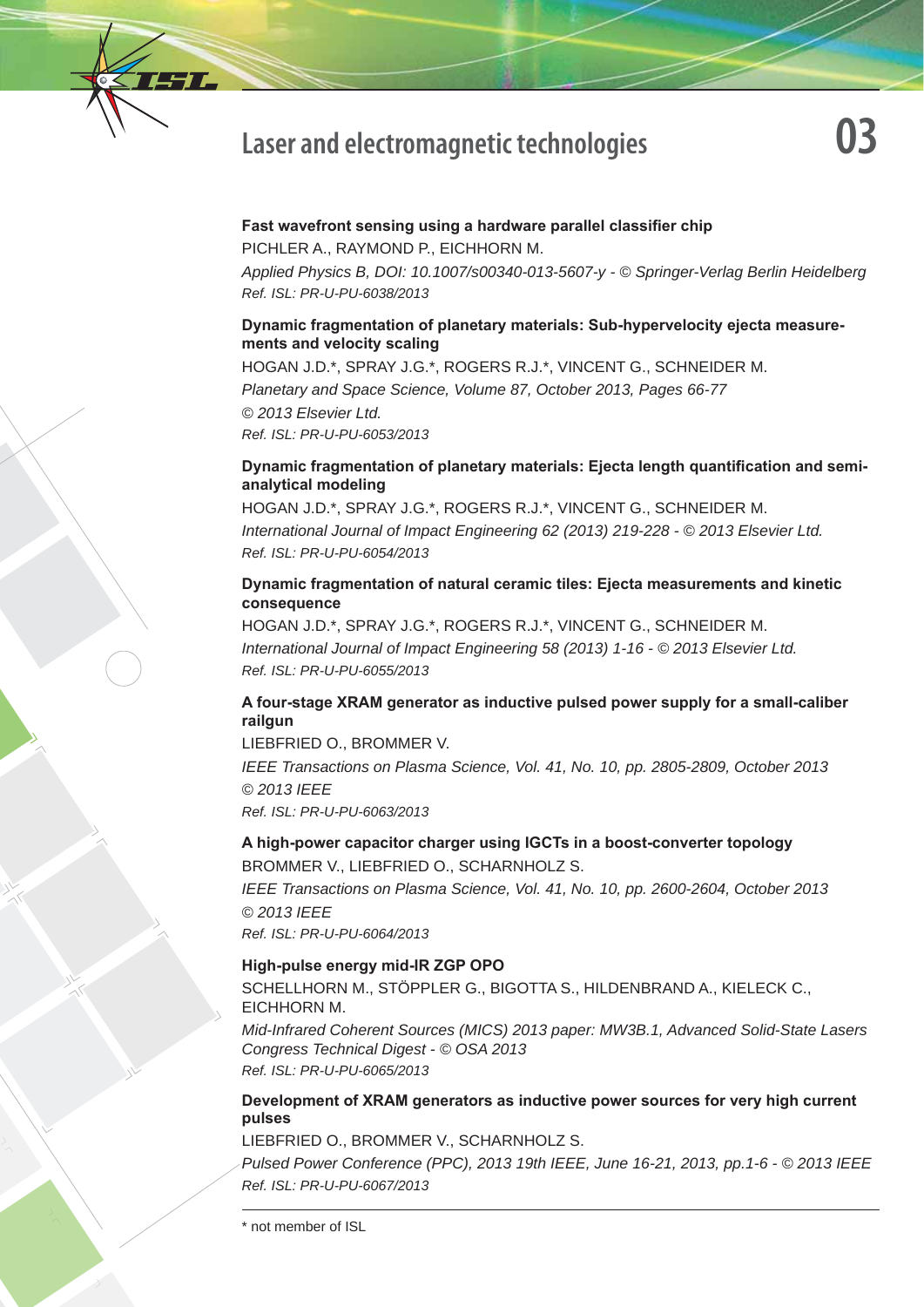

# **Short-pulse Marx generator for high-power microwave applications**

PINGUET S., DUPÉROUX J.P., DELMOTE P., BIETH F., BISCHOFF R. *IEEE Transactions on Plasma Science, Vol. 41, No. 10, October 2013 - © 2013 IEEE Ref. ISL: PR-U-PU-6069/2013*

# **Transient 3-d simulation of an experimental railgun using finite element methods** HUNDERTMARK S., ROCH M.

*Journal of Electrical Engineering, Vol. 13/2013, Ed. 3, Art. 13.3.30 - © 2013 IEEE Ref. ISL: PR-U-PU-6073/2013*

#### **Kilometer range filamentation**

DURAND M.\*, HOUARD A.\*, PRADE B.\*, MYSYROWICZ A.\*, DURÉCU A.\*, MOREAU B.\*, FLEURY D.\*, VASSEUR O.\*, BORCHERT H., DIENER K., SCHMITT R., THÉBERGE F.\*, CHATEAUNEUF M.\*, DAIGLE J.-F.\*, DUBOIS J.\*

*Optics Express, Vol. 21, Issue 22, pp. 26836-26845 (2013) - © 2013 Optical Society of America*

*Ref. ISL: PR-U-PU-6074/2013*

#### Velocity-induced current profiles inside the rails of an electric launcher

LIEBFRIED O., SCHNEIDER M., STANKEVIC T.\*, BALEVICIUS S.\*, ZURAUSKIENE N.\* *IEEE Transactions on Plasma Science, Vol. 41, No. 5, pp.1520-1525, May 2013 - © 2013 IEEE*

*in: Proceedings of the 16th International Symposium on Electromagnetic Launch Technology (EML), 2012* 

*Ref. ISL: PR-U-PU-6028/2013*

## **Range-gated imaging with speckle-free and homogeneous laser illumination**

LAURENZIS M., POYET J.-M., LUTZ Y., MATWYSCHUK A., CHRISTNACHER F. *Proceedings of SPIE Vol. 8542, 854203 (2012) - © 2012 SPIE Ref. ISL: U-PU-6003/2013*

#### **Design and performances of a compact, high-power, wideband electromagnetic source**

DELMOTE P., BIETH F., PINGUET S.

*EAPPC/BEAMS 2012 (4th Euro-Asian Pulsed Power Conference and the 19th International Conference on High-Power Particle Beams), Karlsruhe, DE, September 30 - October 4, 2012 Ref. ISL: PU-6009/2013*

## **Refurbishment of a 30-MJ-pulsed power supply for pulsed power applications** LIEBFRIED O., BROMMER V., SCHARNHOLZ S., SPAHN E.

*IEEE Transactions on Plasma Science, Vol. 41, No. 5, pp.1285-1289, May 2013 - © 2013 IEEE*

*in: Proceedings of the 16th International Symposium on Electromagnetic Launch Technology (EML), 2012*

*Ref. ISL: PR-U-PU-6029/2013*

<sup>\*</sup> not member of ISL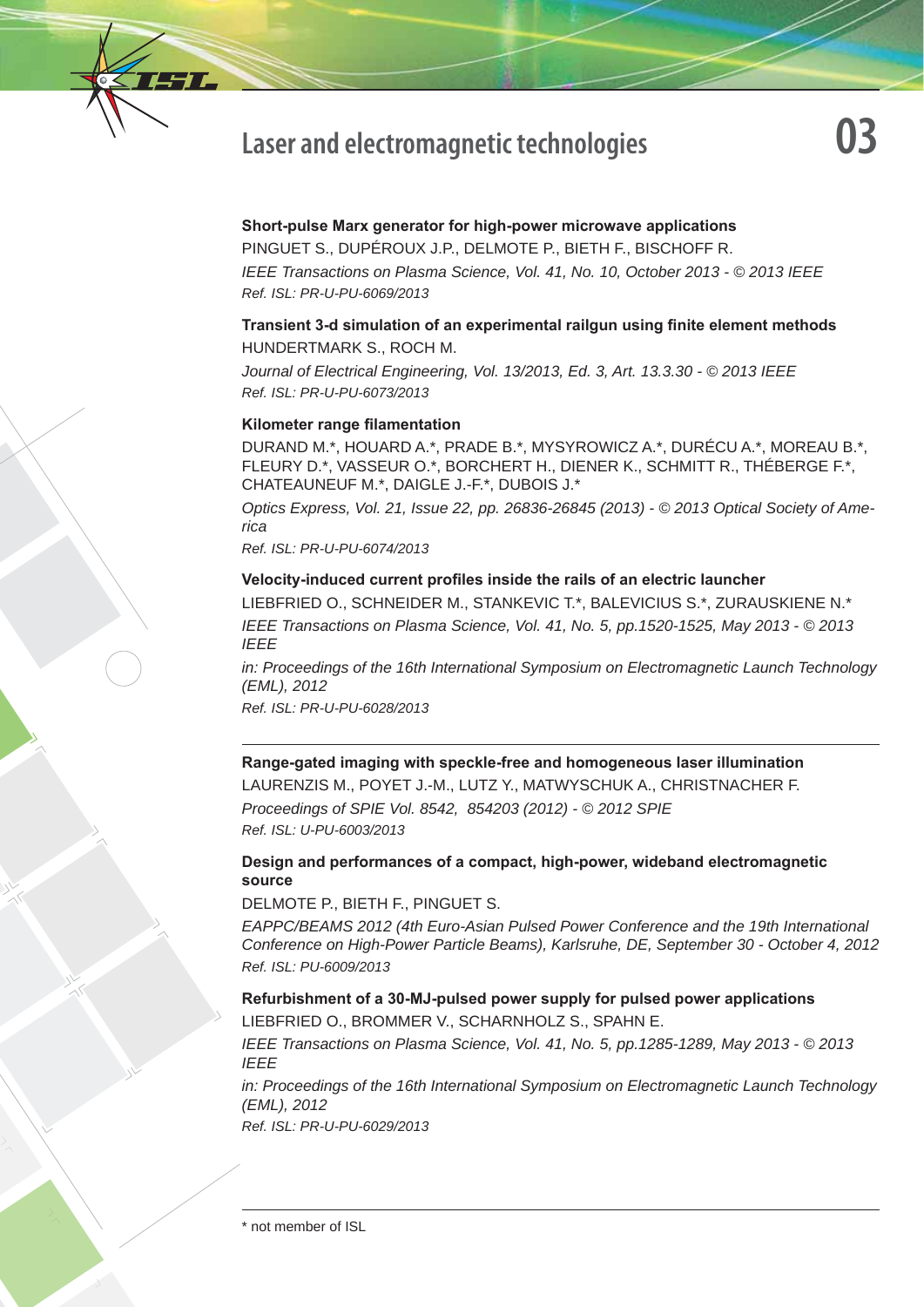

#### **Multimode antennas for nuclear quadrupole resonance detection of explosives** ADAM R., SCHUNCK Th., MERLAT L.

*Second EU Conference on Detection of Explosives (EUCDE), Rome, IT, March 13-15, 2013 Ref. ISL: PU-6030/2013*

## **Nuclear Quadrupole Resonance detection of illicit substances: Aspects of NQR signatures**

SCHUNCK Th., BORNE L., BOHN M.\*, ADAM R., HIMMELSBACH R., KRÜGER D., MERLAT L.

*in: Proceedings of the Second EU Conference on Detection of Explosives (EUCDE) 2013 Ref. ISL: PU-6031/2013*

## **The application of liquid dielectrics in Marx generators**

BISCHOFF R., PINGUET S., DUPÉROUX J.P.

*EAPPC/BEAMS 2012 (4th Euro-Asian Pulsed Power Conference and 19th International Conference on High-Power Particle Beams), Karlsruhe, DE, September 30 - October 4, 2012 Ref. ISL: PU-6041/2013*

## Influence of SPS parameters on the densification of YAG ceramics for laser applica**tions**

KATZ A., BARRAUD E., LEMONNIER S., LERICHE A.\*, d'ASTORG S.\* *EUROMAT 2013, Sevilla, ES, September 8-13, 2013 Ref. ISL: PU-6045/2013*

## **Novel non-planar ring cavity for enhanced beam quality in high-pulse-energy optical parametric oscillators**

EICHHORN M., STÖPPLER G., SCHÖNER J., SCHELLHORN M., BIGOTTA S. *OSA Topical Meeting on Nonlinear Optics (NLO), Kohala Coast, Hawaii, USA, July 21-26, 2013 - © OSA 2013 Ref. ISL: U-PU-6056/2013*

#### **Ho3+:LLF MOPA pumped RISTRA ZGP OPO at 3-5 μm**

STÖPPLER G., SCHELLHORN M., EICHHORN M.

*Nonlinear Frequency Generation and Conversion: Materials, Devices, and Applications XII (Ed.: K.L. Vodopyanov), Proc. of SPIE Vol. 8604, 86040I - © 2013 SPIE Ref. ISL: U-PU-6066/2013*

## In-band pumped Ho<sup>3+</sup>:KY<sub>3</sub>F<sub>10</sub> 2-μm laser

SCHELLHORN M., PARISI D.\*, VERONESI S.\*, BOLOGNESI G.\*, EICHHORN M., TONELLI M.\*

*The European Conference on Lasers and Electro-Optics (CLEO\_Europe) 2013 paper: CA3\_3Sun - © 2013 IEEE Ref. ISL: U-PU-6072/2013*

## **Compact high-power / high-energy 2 μm and mid-infrared laser sources for OCM** KIELECK C., HILDENBRAND A., SCHELLHORN M., STÖPPLER G., EICHHORN M.

*Technologies for Optical Countermeasures X; and High-Power Lasers 2013: Technology*  and Systems (Ed.: D.H. Titterton, H. Ackermann, M.A. Richardson, W.L. Bohn, R.J. Grasso), *Proc. of SPIE Vol. 8898, 889809 - © 2013 SPIE Ref. ISL: U-PU-6076/2013*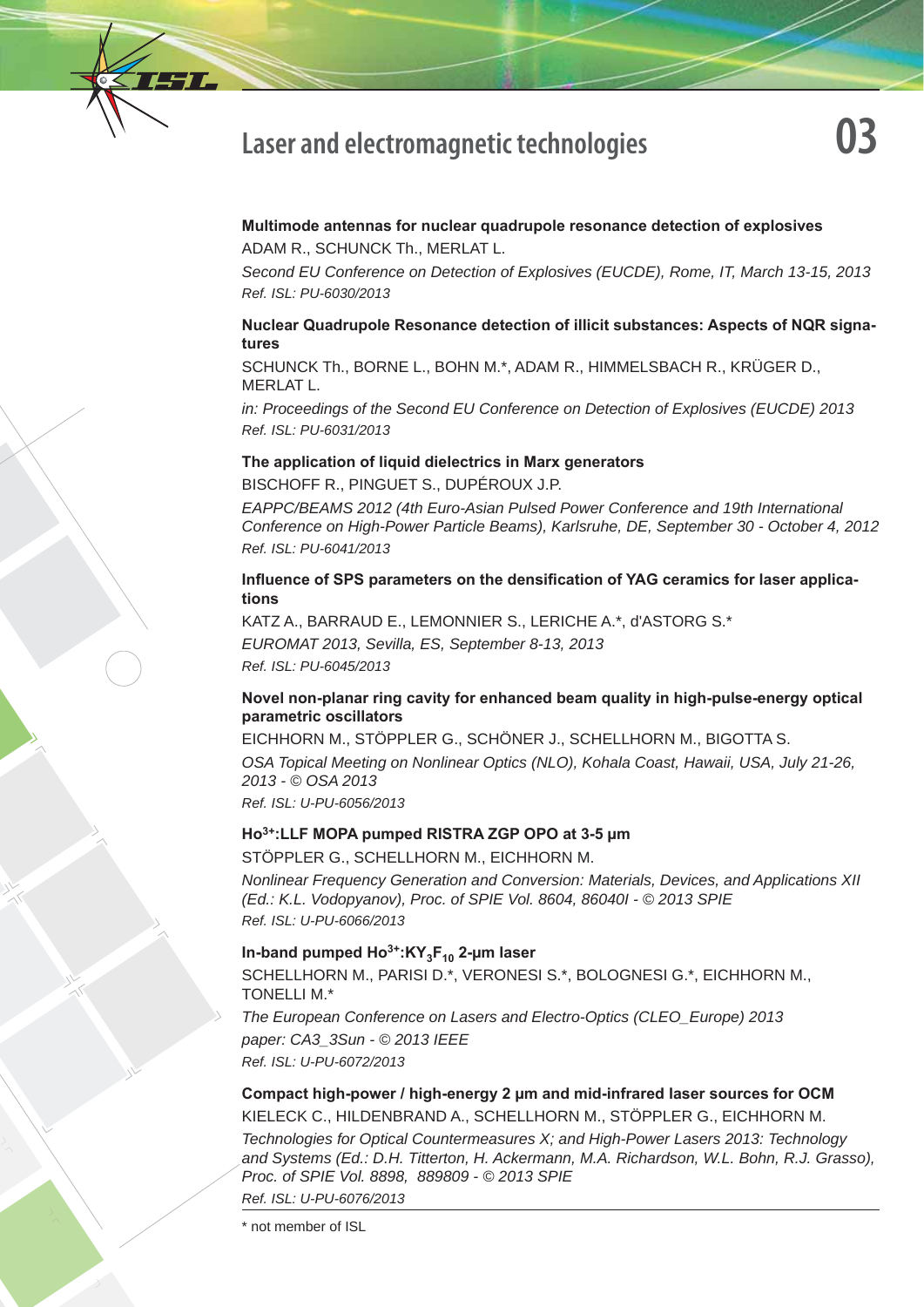

# **Peer reviewed publications**

## **Evaluating a linearized Euler equations model for strong turbulence effects on sound propagation**

EHRHARDT L., CHEINET S., JUVÉ D.\*, BLANC-BENON P.\*

*J. Acoust. Soc. Am. 133 (4), April 2013, 1922-1933 - © 2013 Acoustical Society of America Ref. ISL: PR-U-PU-6023/2013*

# **Comparison of thoracic wall behavior in large animals and human cadavers submitted to an identical ballistic blunt thoracic trauma**

PRAT N.\*, RONGIERAS F.\*, DE FREMINVILLE H.\*, MAGNAN P., DEBORD E.\*, FUSAI T.\*, DESTOMBE C.\*, SARRON J.C.\*, VOIGLIO E.\*

*Forensic Science International, Volume 222, Issue 1, pp. 179-185, 10 October 2012 © 2012 Elsevier Ireland Ltd. Ref. ISL: PR-U-PU-6075/2013*

## **New hybrid foam materials for impact protection**

JUNG A.\*, LACH E., DIEBELS S.\* *International Journal of Impact Engineering 64 (2014) 30-38 - © 2013 ELSEVIER Ltd. Ref. ISL: PR-U-PU-6090/2013*

## **Results of the SCI-256 change detection trials in Amersfoort, NLD**

GOND L., SCHNEIDER A., MONNIN D. *NATO SCI-256 Task Group on Route Threat Detection and Clearance Technologies © NATO RTO 2013 - NATO Restricted Releasable to Sweden Ref. ISL: U-PU-6005/2013*

## **Coding of range-gates with ambiguous sequences for extended three-dimensional imaging**

LAURENZIS M., BACHER E., METZGER N., SCHERTZER S., CHRISTNACHER F. *Proceedings of SPIE Vol. 8542, 854204 (2012) - © 2012 SPIE Ref. ISL: U-PU-6004/2013*

# **Explosive devices: Fragment dependent blast wave formation and its effects on a target structure**

RECK B., ECKENFELS D., LEGENDRE J.-F. *8th International Nordmetall Colloquium, Adorf/Erzgebirge, DE, April 17-18, 2013*

*Ref. ISL: PU-6018/2013*

# **A numerical approach to the climatology of near-surface sound levels** CHEINET S.

*Proceedings of Meetings on Acoustics, Vol. 19, 045026 (2013) - © 2013 Acoustical Society of America Ref. ISL: U-PU-6034/2013*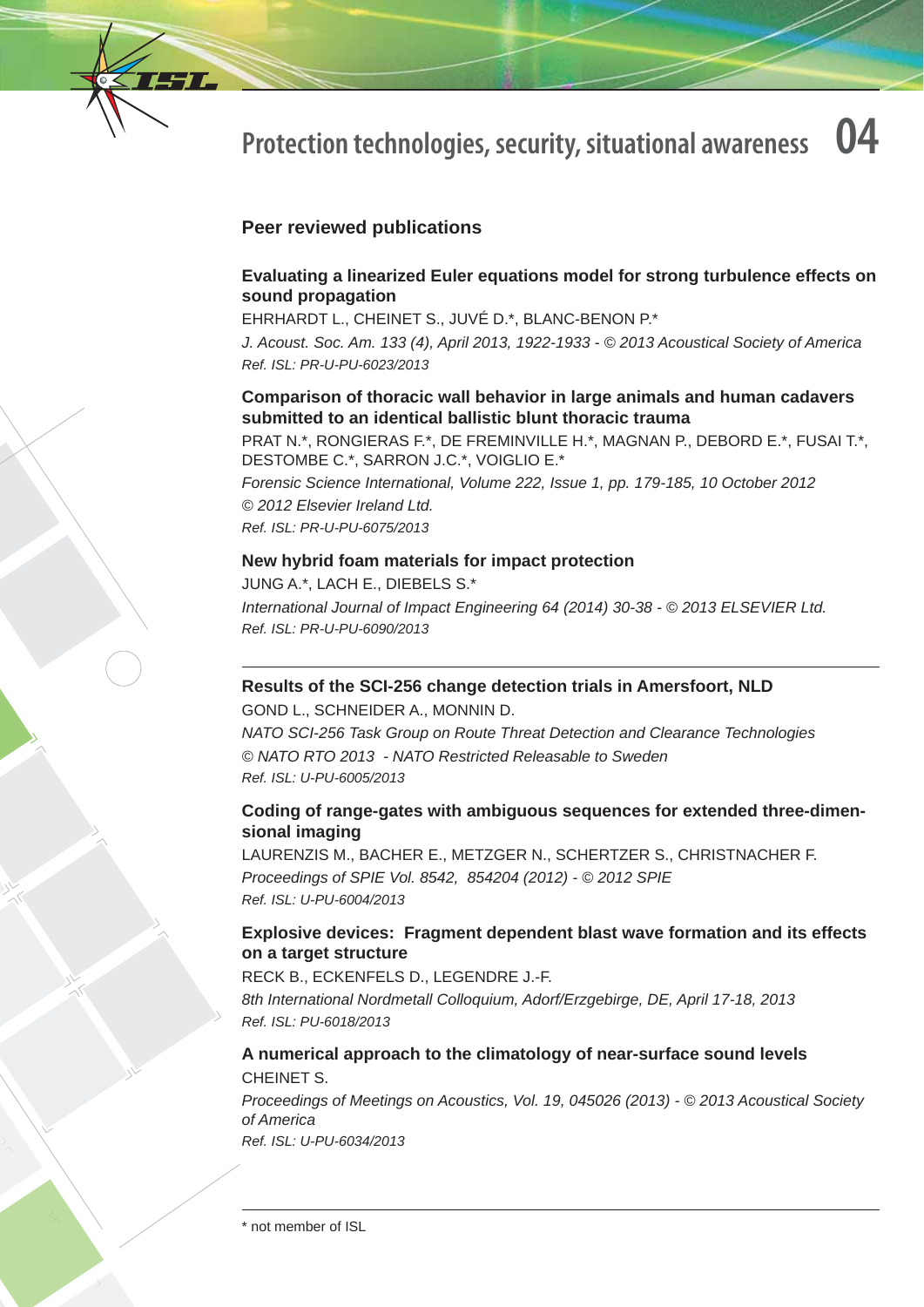

## **Source localization results for airborne acoustic platforms**

OSTASHEV V.E.\*, CHEINET S., COLLIER S.L.\*, REIFF Ch.\*, LIGON D.A.\*, WILSON D.K.\*, NOBLE J.M.\*, ALBERTS W.C.K. II\*

*Proceedings of Meetings on Acoustics, Vol. 19, 045025 (2013) - © 2013 Acoustical Society of America*

*Ref. ISL: U-PU-6035/2013*

#### **Hostile fi re indicator threat data collection for helicopter-mounted applications** NAZ P., HENGY S., De MEZZO S.

*SPIE Defense, Security, and Sensing 2013, Proceedings Vol. 8742, Baltimore, US, 29 April - 3 May 2013 - © 2013 SPIE Ref. ISL: U-PU-6036/2013*

## **Source localization results for airborne acoustic platforms in the 2010 Yuma Proving Ground test**

OSTASHEV V.E.\*, COLLIER S.L.\*, REIFF Ch.\*, CHEINET S., LIGON D.A.\*, WILSON D.K.\*, NOBLE J.M.\*, ALBERTS W.C.K. II\*

*Proc. SPIE Conference 8742 (Baltimore, Maryland, USA), Ground/Air Multisensor Interoperability, Integration and Networking for Persistent ISR IV, 87420K (May 22, 2013) doi:10.1117/12.2015152 - © SPIE 2013 Ref. ISL: U-PU-6040/2013*

# **Blast-fragment interaction effects of explosive devices at close standoff**

RECK B., ECKENFELS D., LEGENDRE J.-F.

*15th International Symposium on the Interaction of the Effects of Munitions with Structures (ISIEMS), Potsdam, DE, September 16-20, 2013 Ref. ISL: PU-6046/2013*

#### **Image change detection using a SWIR active imaging system**

SCHNEIDER A., MONNIN D., LAURENZIS M., CHRISTNACHER F. *Conference on Electro-Optical Remote Sensing VII, Dresden, DE, September 23-26, 2013; paper 8897-21 - © 2013 SPIE Ref. ISL: U-PU-6048/2013*

# **Comparison of three methods reducing the beam parameter product of a laser diode stack for long-range laser illumination applications**

LUTZ Y., POYET J.-M., METZGER N.

*Conference on Electro-Optical and Infrared Systems: Technology and Applications X, Dresden, DE, September 23-26, 2013; paper 8896-7 - © 2013 SPIE Ref. ISL: U-PU-6049/2013*

#### **Invited Paper**

**Comparison of fl ash and accumulation mode in range-gated active imaging** CHRISTNACHER F., LAURENZIS M., SCHERTZER S.

*Conference on Electro-Optical and Infrared Systems: Technology and Applications X, Dresden, DE, September 23-26, 2013; paper 8896-5 - © 2013 SPIE Ref. ISL: U-PU-6050/2013*

<sup>\*</sup> not member of ISL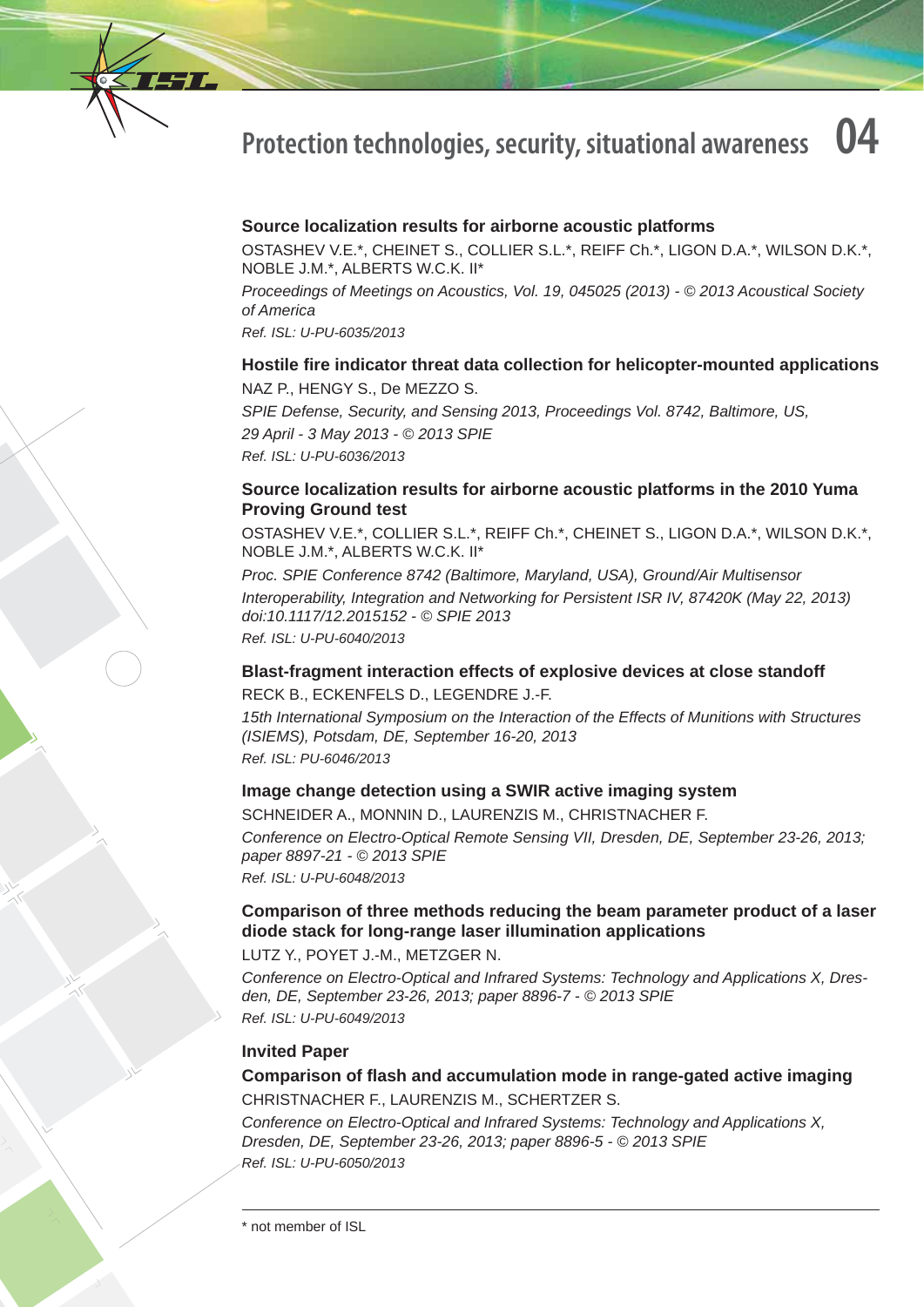

## **Advanced range imaging with gated-viewing: compressed sensing and coding of range-gates**

LAURENZIS M., BACHER E., SCHERTZER S., CHRISTNACHER F.

*Conference on Electro-Optical and Infrared Systems: Technology and Applications X, Dresden, DE, September 23-26, 2013; paper 8896-6 - © 2013 SPIE Ref. ISL: U-PU-6051/2013*

#### **Invited Paper**

#### **Non-line-of-sight active imaging of scattered photons**

LAURENZIS M., VELTEN A.\*

*Conference on Electro-Optical Remote Sensing VII, Dresden, DE, September 23-26, 2013; paper 8897-5 - © 2013 SPIE Ref. ISL: U-PU-6052/2013*

#### **Shaped charge jet penetration into masonry materials**

CHANTERET P.-Y., RECK B. *27th International Symposium on Ballistics, Freiburg, DE, April 22-26, 2013 Ref. ISL: PU-6057/2013*

## **Experimental study on the infl uence of weaving parameters on the ballistic performances of 3D fabrics**

CHEVALIER C., NUSSBAUM J., BOUSSU F.\* *27th International Symposium on Ballistics, Freiburg, DE, April 22-26, 2013 Ref. ISL: PU-6058/2013*

## **Development of a new device for experimental study of the dynamic behaviour of ballistic yarns**

CHEVALIER C., KLAVZAR A., KERISIT C., COUTELLIER D., BOUSSU F.\* *Composites Week @ Leuven and TexComp-11 Conference, Leuven, BE, September 19-20, 2013 Ref. ISL: PU-6059/2013*

#### **Image change detection using a SWIR active imaging system**

SCHNEIDER A., LAURENZIS M., MONNIN D., CHRISTNACHER F. *4th Workshop on Active Imaging, ISL, Saint-Louis, FR, November 20-21, 2013 Ref. ISL: PU-6077/2013*

## **Quantifi cation of the atmospheric scintillation for active imaging technology**

POYET J.-M., CHRISTNACHER F., MEYER O.\* *4th Workshop on Active Imaging, ISL, Saint-Louis, FR, November 20-21, 2013 Ref. ISL: PU-6078/2013*

# **Comparison of fl ash and accumulation mode in range-gated active imaging** CHRISTNACHER F., LAURENZIS M., SCHERTZER S.

*4th Workshop on Active Imaging, November 20-21, 2013, ISL, Saint-Louis, FR Ref. ISL: PU-6079/2013*

<sup>\*</sup> not member of ISL